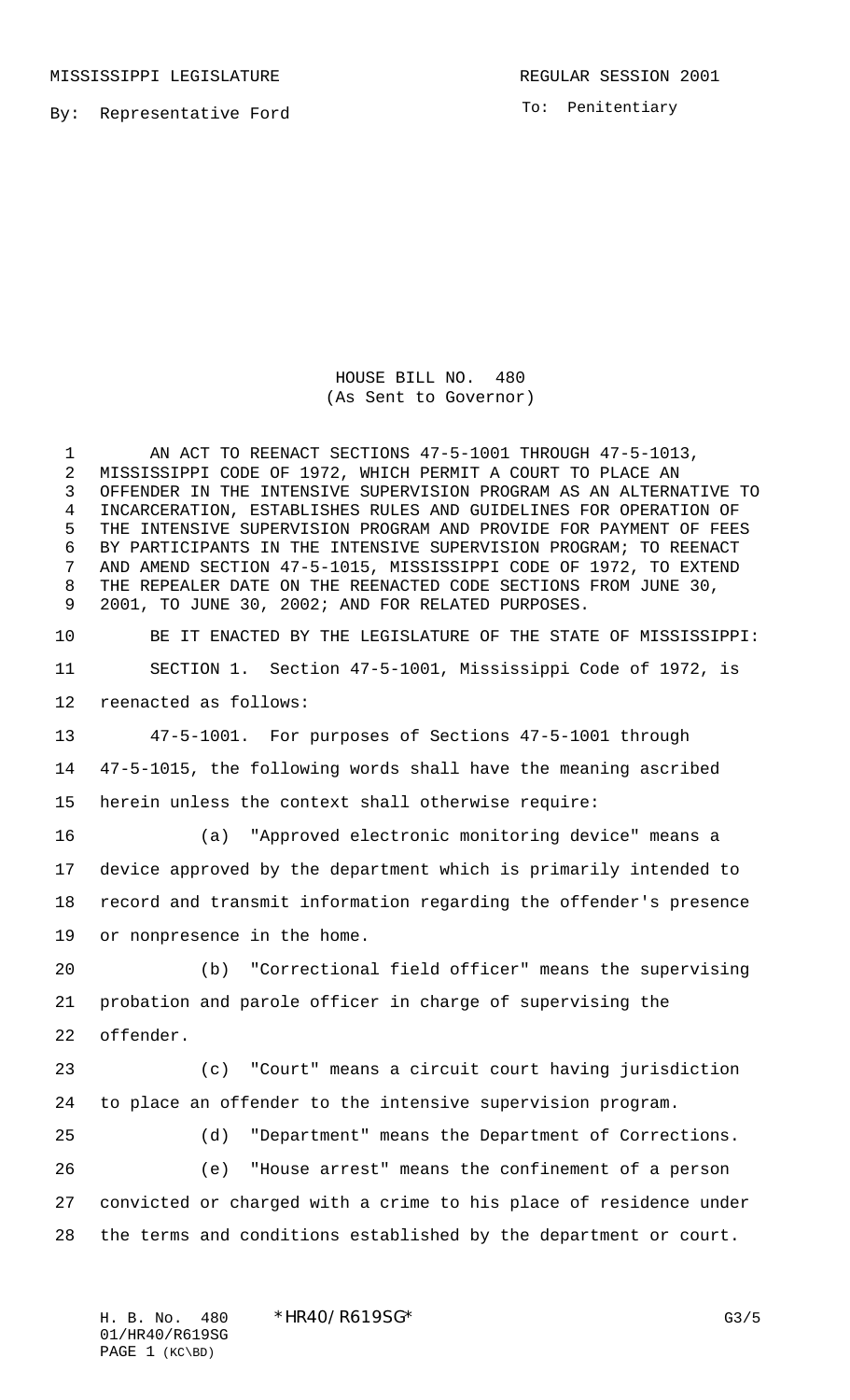(f) "Operating capacity" means the total number of state offenders which can be safely and reasonably housed in facilities operated by the department and in local or county jails or other facilities authorized to house state offenders as certified by the department, subject to applicable federal and state laws and rules and regulations.

 (g) "Participant" means an offender placed into an intensive supervision program.

 SECTION 2. Section 47-5-1003, Mississippi Code of 1972, is reenacted as follows:

 47-5-1003. (1) An intensive supervision program may be used as an alternative to incarceration for offenders who are low risk and nonviolent as selected by the department or court. Any offender convicted of a sex crime or a felony for the sale or manufacture of a controlled substance under the uniform controlled substances law shall not be placed in the program.

 (2) The court placing an offender in the intensive supervision program may, acting upon the advice and consent of the commissioner at the time of the initial sentencing only, and not later than one (1) year after the defendant has been delivered to the custody of the department, suspend the further execution of the sentence and place the defendant on intensive supervision, except when a death sentence or life imprisonment is the maximum penalty which may be imposed or if the defendant has been confined for the conviction of a felony on a previous occasion in any court or courts of the United States and of any state or territories thereof or has been convicted of a felony involving the use of a deadly weapon.

H. B. No. 480 \*HR40/R619SG\* 01/HR40/R619SG PAGE 2 (KC\BD) (3) To protect and to ensure the safety of the state's citizens, any offender who violates an order or condition of the intensive supervision program shall be arrested by the correctional field officer and placed in the actual custody of the Department of Corrections. Such offender is under the full and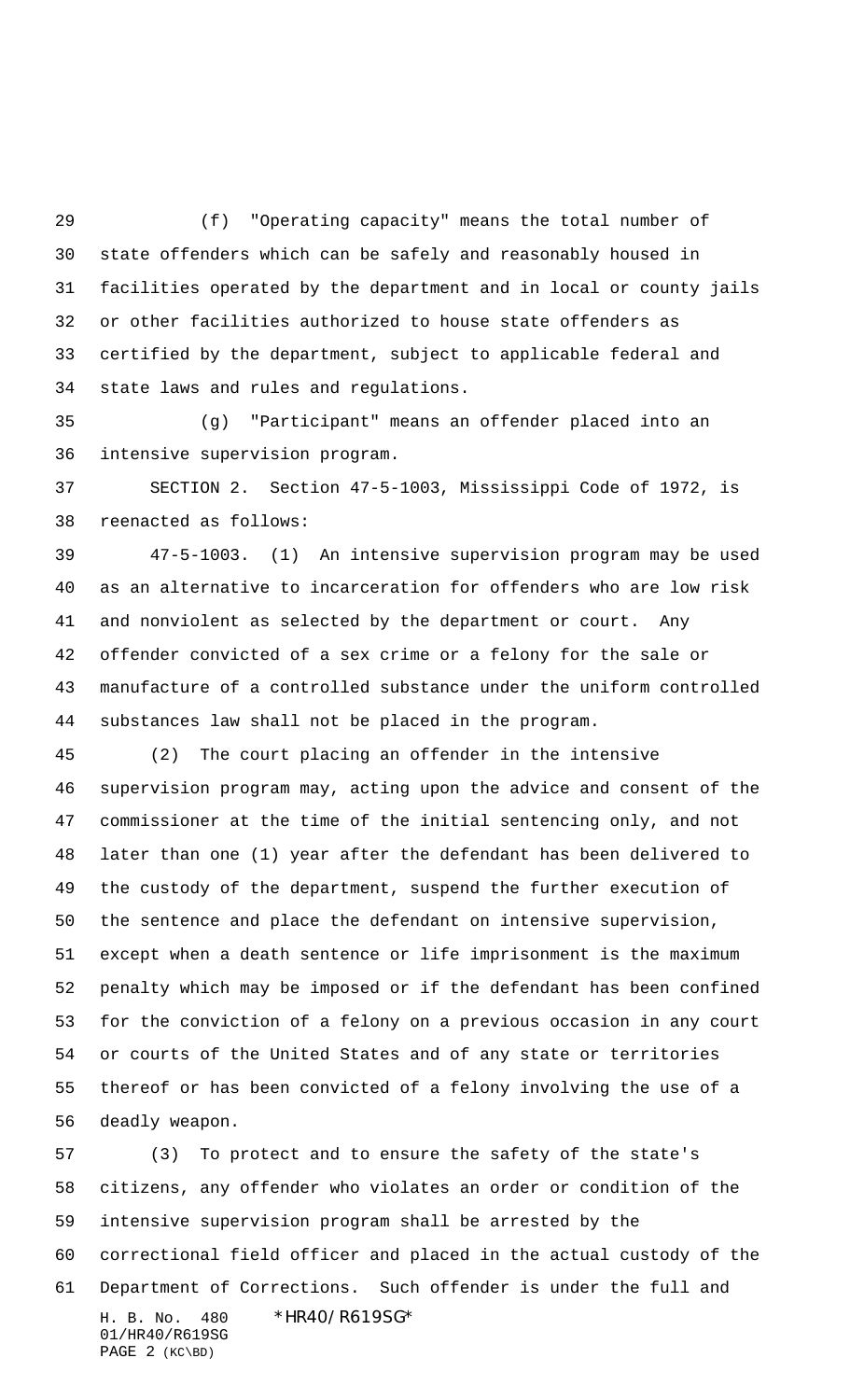complete jurisdiction of the department and subject to removal from the program by the classification committee.

 (4) When any circuit or county court places an offender in an intensive supervision program, the court shall give notice to the Mississippi Department of Corrections within fifteen (15) days of the court's decision to place the offender in an intensive supervision program. Notice shall be delivered to the central office of the Mississippi Department of Corrections and to the regional office of the department which will be providing supervision to the offender in an intensive supervision program.

 The courts may not require an offender to complete the intensive supervision program as a condition of probation or post-release supervision.

 SECTION 3. Section 47-5-1005, Mississippi Code of 1972, is reenacted as follows:

 47-5-1005. (1) The department shall promulgate rules that prescribe reasonable guidelines under which an intensive supervision program shall operate. These rules shall include, but not be limited to, the following:

 (a) The participant shall remain within the interior premises or within the property boundaries of his or her residence at all times during the hours designated by the correctional field officer.

 (b) Approved absences from the home may include, but are not limited to, the following:

 (i) Working or employment approved by the court or 88 department and traveling to or from approved employment;

89 (ii) Unemployed and seeking employment approved 90 for the participant by the court or department;

 (iii) Undergoing medical, psychiatric, mental health treatment, counseling or other treatment programs approved 93 for the participant by the court or department;

H. B. No. 480 \*HR40/R619SG\* 01/HR40/R619SG PAGE 3 (KC\BD)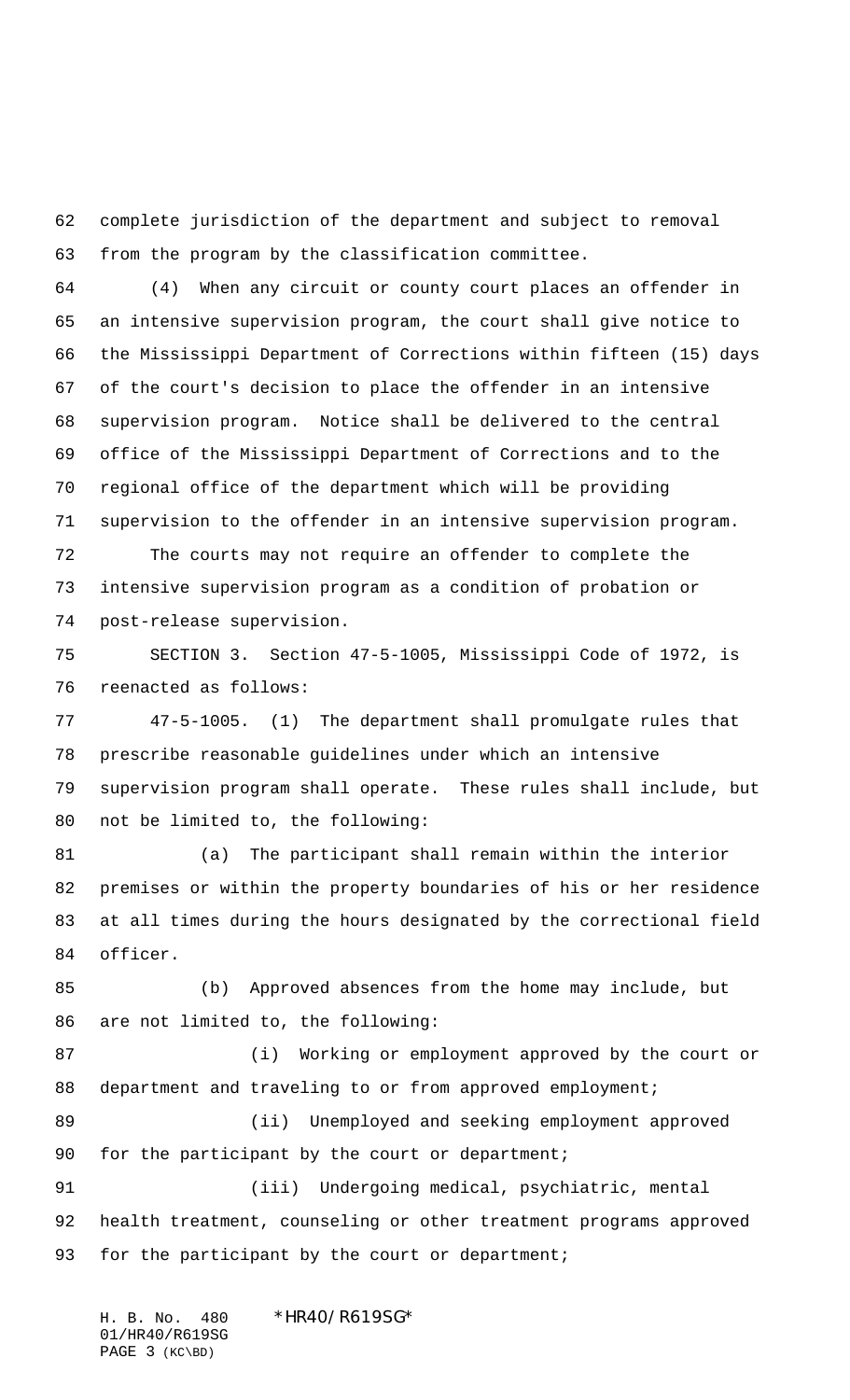(iv) Attending an educational institution or a 95 program approved for the participant by the court or department; (v) Participating in community work release or community service program approved for the participant by the 98 court or department; or

 (vi) For another compelling reason consistent with the public interest, as approved by the court or department.

 (2) The department shall select and approve all electronic monitoring devices used under Sections 47-5-1001 through 47-5-1015.

 (3) The department may lease the equipment necessary to implement the intensive supervision program and to contract for the monitoring of such devices. The department is authorized to select the lowest price and best source in contracting for these services.

 SECTION 4. Section 47-5-1007, Mississippi Code of 1972, is reenacted as follows:

 47-5-1007. (1) Any participant in the intensive supervision program who engages in employment shall pay a monthly fee to the department for each month such person is enrolled in the program. The department may waive the monthly fee if the offender is a full-time student or is engaged in vocational training. Money received by the department from participants in the program shall be deposited into a special fund which is hereby created in the State Treasury. It shall be used, upon appropriation by the Legislature, for the purpose of helping to defray the costs involved in administering and supervising such program. Unexpended amounts remaining in such special fund at the end of a fiscal year shall not lapse into the State General Fund, and any interest earned on amounts in such special fund shall be deposited to the credit of the special fund.

H. B. No. 480 \*HR40/R619SG\* 01/HR40/R619SG PAGE 4 (KC\BD)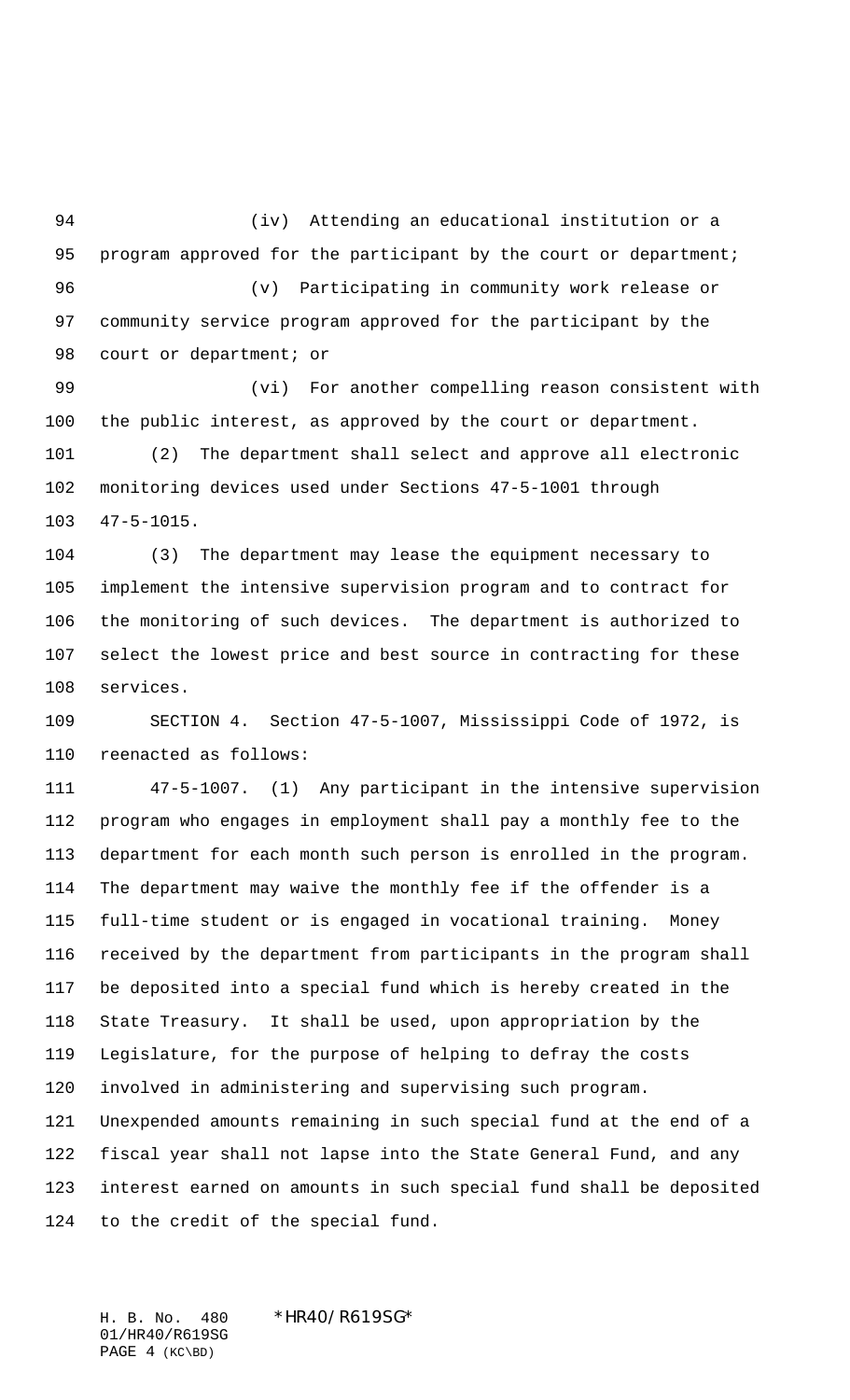(2) The participant shall admit any correctional officer into his residence at any time for purposes of verifying the participant's compliance with the conditions of his detention. (3) The participant shall make the necessary arrangements to allow for correctional officers to visit the participant's place of education or employment at any time, based upon the approval of the educational institution or employer, for the purpose of verifying the participant's compliance with the conditions of his

 (4) The participant shall acknowledge and participate with the approved electronic monitoring device as designated by the department at any time for the purpose of verifying the participant's compliance with the conditions of his detention.

detention.

 (5) The participant shall be responsible for and shall maintain the following:

 (a) A working telephone line in the participant's home; (b) A monitoring device in the participant's home, or 142 on the participant's person or both; and

 (c) A monitoring device in the participant's home and on the participant's person in the absence of a telephone.

 (6) The participant shall obtain approval from the correctional field officer before the participant changes residence.

 (7) The participant shall not commit another crime during the period of home detention ordered by the court or department.

 (8) Notice shall be given to the participant that violation of the order of home detention shall subject the participant to prosecution for the crime of escape as a felony.

 (9) The participant shall abide by other conditions as set by the department.

 SECTION 5. Section 47-5-1009, Mississippi Code of 1972, is reenacted as follows:

H. B. No. 480 \*HR40/R619SG\* 01/HR40/R619SG PAGE 5 (KC\BD)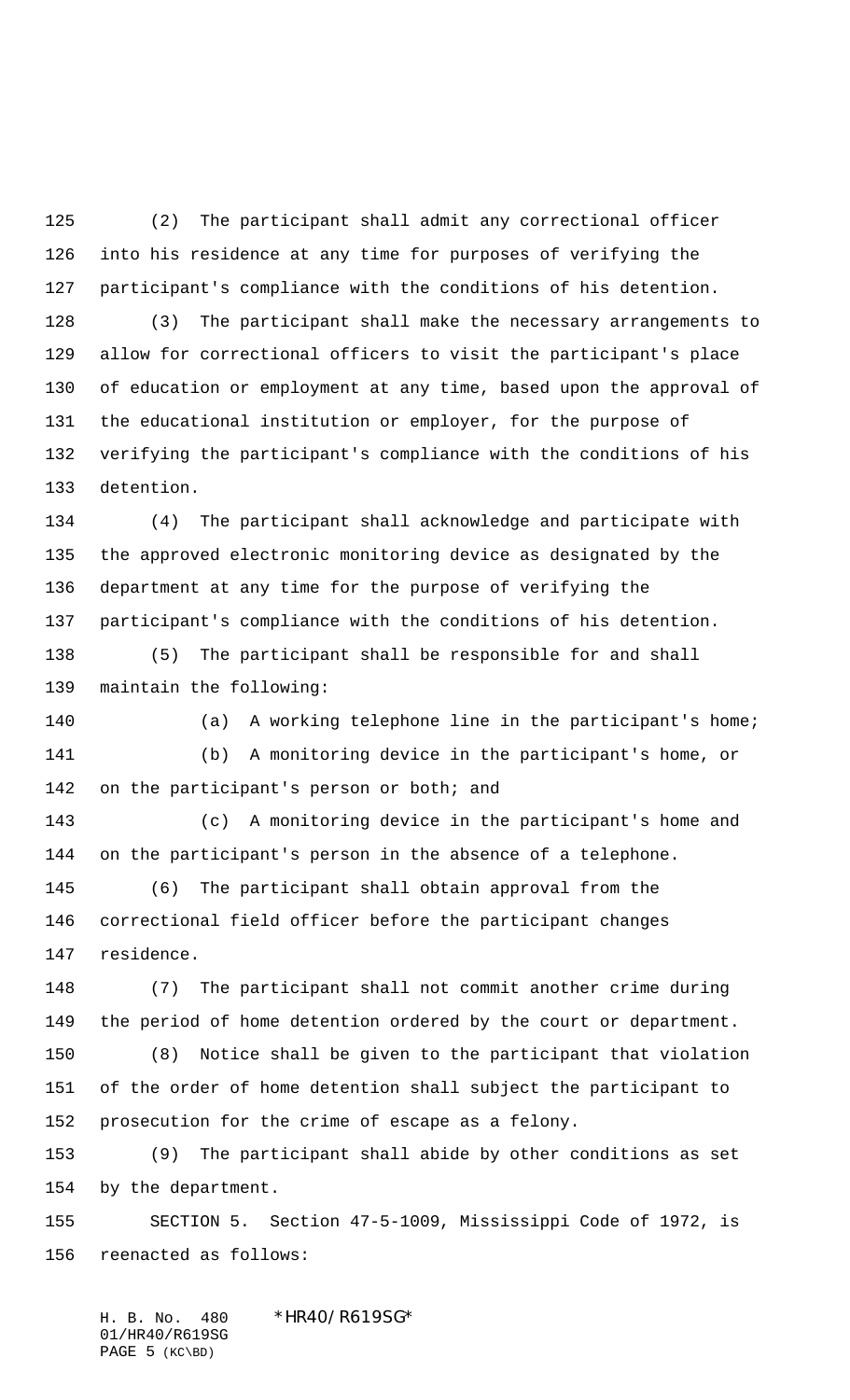47-5-1009. (1) The department shall have absolute immunity from liability for any injury resulting from a determination by a judge or correctional officer that an offender shall be allowed to participate in the electronic home detention program.

 (2) The Department of Audit shall annually audit the records of the department to ensure compliance with Sections 47-5-1001 through 47-5-1015.

 SECTION 6. Section 47-5-1011, Mississippi Code of 1972, is reenacted as follows:

 47-5-1011. (1) Before entering an order for commitment for electronic house arrest, the department shall inform the participant and other persons residing in the home of the nature and extent of the approved electronic monitoring devices by doing the following:

 (a) Securing the written consent of the participant in the program to comply with the rules and regulations of the program.

 (b) Advising adult persons residing in the home of the participant at the time an order or commitment for electronic house arrest is entered and asking such persons to acknowledge the nature and extent of approved electronic monitoring devices.

 (c) Insuring that the approved electronic devices are minimally intrusive upon the privacy of other persons residing in the home while remaining in compliance with Sections 47-5-1001 through 47-5-1015.

 (2) The participant shall be responsible for the cost of equipment and any damage to such equipment. Any intentional damage, any attempt to defeat monitoring, any committing of a criminal offense or any associating with felons or known criminals, shall constitute a violation of the program.

 (3) Any person whose residence is utilized in the program shall agree to keep the home drug and alcohol free and to exclude

H. B. No. 480 \*HR40/R619SG\* 01/HR40/R619SG PAGE (KC\BD)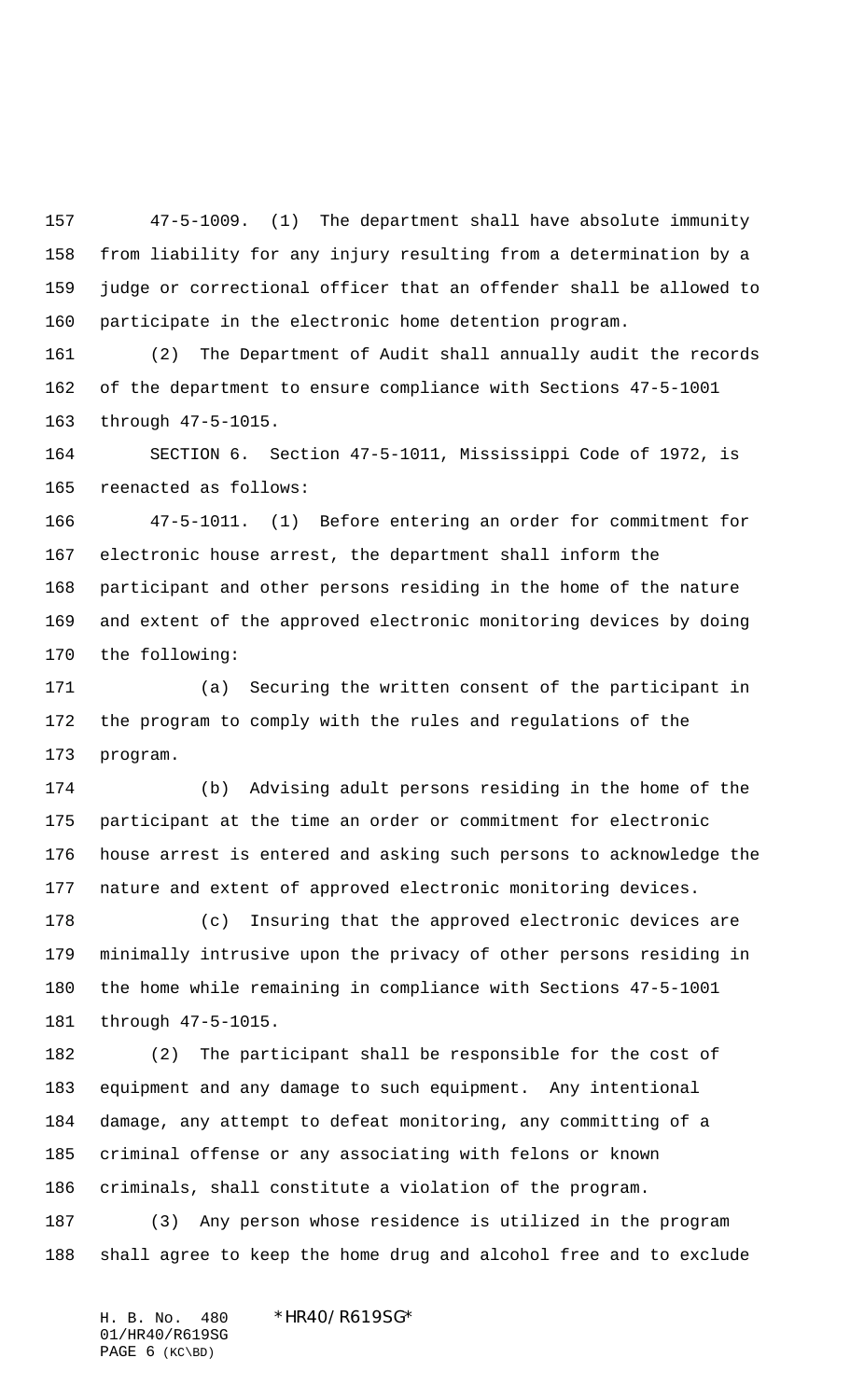known felons and criminals in order to provide a noncriminal environment.

 SECTION 7. Section 47-5-1013, Mississippi Code of 1972, is reenacted as follows:

 47-5-1013. Participants enrolled in an intensive supervision program shall be required to:

 (a) Maintain employment if physically able, or full-time student status at an approved school or vocational trade, and make progress deemed satisfactory to the correctional field officer, or both, or be involved in supervised job searches.

 (b) Pay restitution and program fees as directed by the department. Program fees shall not be less than Fifty Dollars (\$50.00) nor more than the actual cost of the program. The sentencing judge may charge a program fee of less than Fifty Dollars (\$50.00) in cases of extreme financial hardship, when such judge determines that the offender's participation in the program would provide a benefit to his community. Program fees shall be deposited in the special fund created in Section 47-5-1007.

 (c) Establish a place of residence at a place approved by the correctional field officer, and not change his residence without the officer's approval. The correctional officer shall be allowed to inspect the place of residence for alcoholic beverages, controlled substances and drug paraphernalia.

 (d) Remain at his place of residence at all times except to go to work, to attend school, to perform community service and as specifically allowed in each instance by the correctional field officer.

 (e) Allow administration of drug and alcohol tests as requested by the field officer.

 (f) Perform not less than ten (10) hours of community service each month.

H. B. No. 480 \*HR40/R619SG\* 01/HR40/R619SG PAGE 7 (KC\BD)